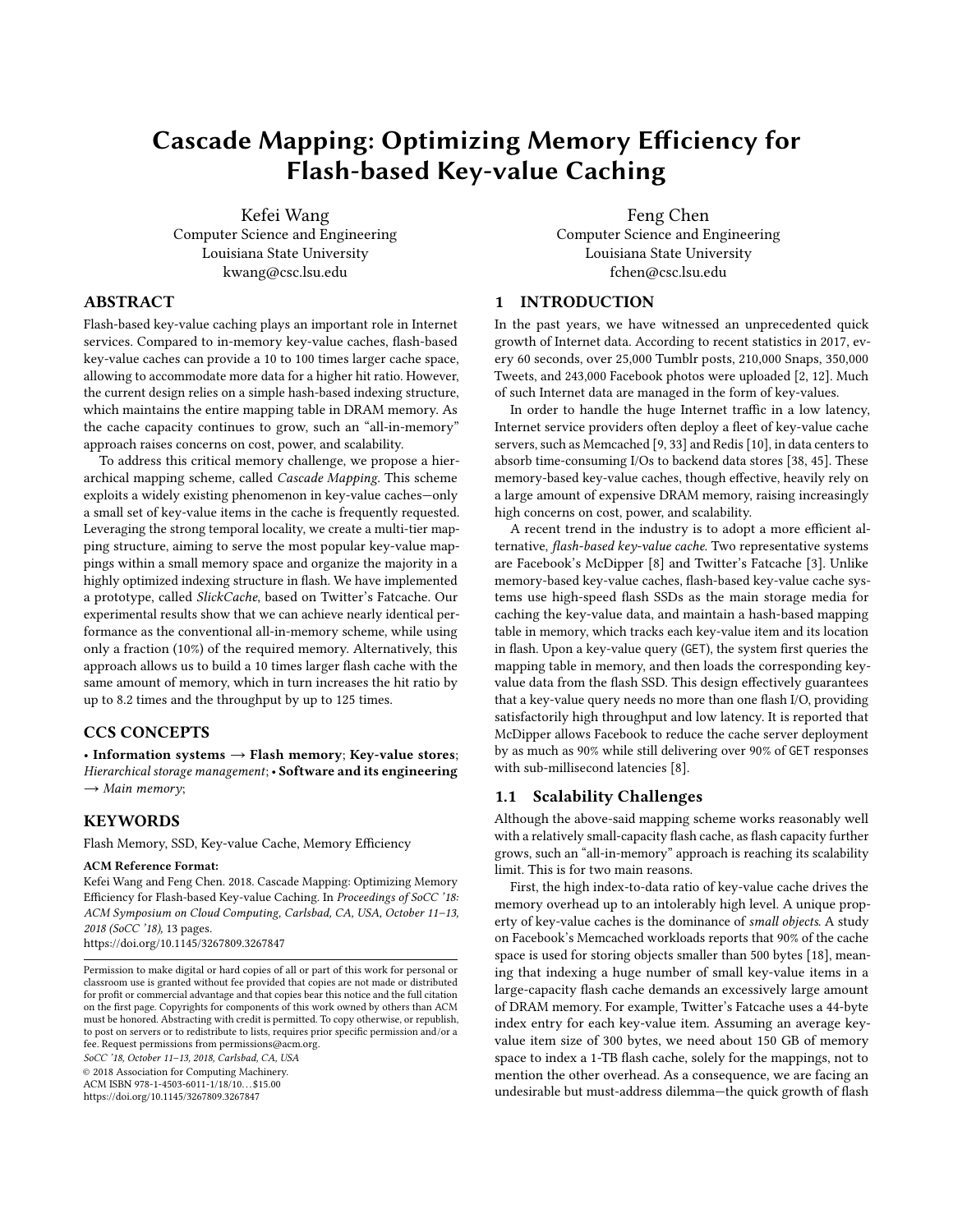capacity allows us to accommodate more data in cache, but we lack sufficient amount of DRAM memory to index these data, which in effect limits the usable cache space.

Second, it is a well-known fact that the capacity of DRAM memory grows at a much slower pace (25-40% per year) than flash memory (50-60% per year) [\[35\]](#page-12-11). In today's market, the cost of 1-TB flash is already below \$500, while the same amount of server-grade DDR4 memory could cost over \$10,000. The widening capacity and price gaps have a strong implication for us—it will become increasingly more difficult to have proportionally enough memory to index all the key-value data in the future. Further considering that the capacity of DRAM memory in a system is also limited by the processors and the DIMM slot budget on the motherboard, users would have to purchase unnecessarily high-end processors or multi-socket systems, simply for the purpose of being able to install more memory on board, further boosting the cost up.

In short, the current mapping structure design in flash-based key-value cache is cost-inefficient and unable to scale in a long run. We need an alternative solution.

## 1.2 Cascade Mapping

In this paper, we present a highly efficient hierarchical mapping scheme, called Cascade Mapping, to address the above-said memory challenge for flash-based key-value caching.

Essentially, the struggles in the current design are all due to an unrealistic attempt to maintain the entire indexing structure in memory, which is understandable for the performance reason but unfortunately infeasible in reality. We argue that with a careful design and implementation, we do not need to preserve all the key-value mappings in memory, and we will still be able to achieve nearly identical performance as the all-in-memory solution by using only a fraction of the needed memory.

This seemingly ambitious goal is indeed achievable due to a simple fact—only a small set of key-value items in the cache is of high interest and being frequently accessed [\[18\]](#page-12-10). Leveraging the strong temporal locality in key-value workloads, we have designed a hierarchical mapping structure to differentiate the key-value mappings based on their popularity and manage them in multiple tiers. Such a differentiation offers us an opportunity to optimize the use of the precious memory space, holding the most important key-value mappings in DRAM memory, while leaving the majority in flash. This approach would naturally involve extra flash I/Os. We have designed a set of effective techniques to minimize the incurred flash I/Os and their effects on performance.

Cascade Mapping is a three-tier mapping structure. Tier 1 maintains the "hot" mappings in memory, serving most incoming query requests and incurring no flash I/Os for mapping lookups; Tier 2 retains the "warm" mappings in a highly efficient structure in flash, supporting a fast, parallel search among a batch of blocks in a highbandwidth manner; Tier 3 holds the majority of the mappings in a memory-efficient structure on flash, serving a small percentage of requests to the "cold" key-value mappings.

Cascade Mapping is designed to not only reduce the memory demand but also deliver fast and reliable caching services. For this purpose, our design exploits the unique properties of the hierarchical mapping structure and is particularly optimized for key-value caches. Leveraging the multi-tier structure, the Garbage Collection

(GC) procedure is optimized to improve the cache hit ratio. Exploiting the persistent mappings and the FIFO-based slab management, a highly efficient checkpointing mechanism is designed for quick and reliable crash recovery.

We have implemented a prototype, called SlickCache, based on Twitter's Fatcache with the proposed Cascade Mapping scheme. Our experimental results show that SlickCache can achieve nearly identical performance as the all-in-memory mapping scheme by using only a fraction (10%) of the needed memory. Alternatively, for a given memory capacity, we can build a 10 times larger flash cache, which in turn increases the hit ratio by up to 8.2 times and the throughput by up to 125 times. Our design only introduces a small (about 6%) flash space overhead, which is trivial compared to the significant memory saving and performance improvement.

The rest of the paper is organized as follows. Section [2](#page-1-0) and Section [3](#page-2-0) present the background and motivations. Section [4](#page-2-1) introduces the design. Section [5](#page-6-0) discusses evaluation results. Related work is presented in Section [6.](#page-11-0) The final section concludes this paper.

#### <span id="page-1-0"></span>2 BACKGROUND

In this section, we briefly introduce flash memory, SSDs, and the current flash-based key-value cache system design.

Flash memory. A typical NAND flash memory chip is composed of multiple planes. Each plane contains thousands of blocks. A block consists of multiple pages. Flash memory supports three major operations, read, write, and erase. Reads are typically fast (10s of microseconds), and writes are relatively slow (100s of microseconds). Reads and writes are normally performed in pages, while erases must be performed in units of blocks. A unique constraint is that the pages in a block must be written in a sequential manner. Once a page is programmed (written), it cannot be overwritten again until the entire block is erased, which takes several milliseconds.

Flash SSD. A flash SSD includes several components, including a host interface logic, an SSD controller, a dedicated RAM buffer, flash memory controllers and chips. To provide a high bandwidth, modern SSDs often have multiple (e.g., 2-10) channels to connect the controllers to flash memory chips. A channel may be shared by multiple chips. To address the technical constraints of flash memory, a Flash Translation Layer (FTL) is implemented in the firmware for flash management, such as garbage collection and wear-leveling, and to provide a generic Logical Block Address (LBA) interface to mimic a Hard Disk Drive (HDD). More details can be found in prior studies [\[14,](#page-12-12) [22,](#page-12-13) [25,](#page-12-14) [26\]](#page-12-15). In this paper, we use "flash" and "flash SSD" interchangeably, unless otherwise specified.

Flash-based Key-value Cache. Flash memory provides high bandwidth and low latency [\[14,](#page-12-12) [25\]](#page-12-14), which makes it suitable to serve as a cache or fast storage in various environments [\[17,](#page-12-16) [23,](#page-12-17) [24,](#page-12-18) [36,](#page-12-19) [38,](#page-12-6) [41,](#page-12-20) [43,](#page-12-21) [44,](#page-12-22) [47,](#page-12-23) [48\]](#page-12-24). A recent application is to move key-value cache from memory to flash. Two popular examples are Facebook's McDipper [\[8\]](#page-12-8) and Twitter's Fatcache [\[3\]](#page-12-9), which use flash as the storage media to provide key-value cache services. Here we take Fatcache as an example to briefly introduce the current design.

Fatcache adopts a classic slab-based space management [\[20\]](#page-12-25), following the Memcached protocol. In Fatcache, the flash space is segmented into fixed-size slabs, each being further divided into a group of fixed-size slots. Each slot stores a key-value item. The slabs are logically grouped in different slab classes based on the slot size.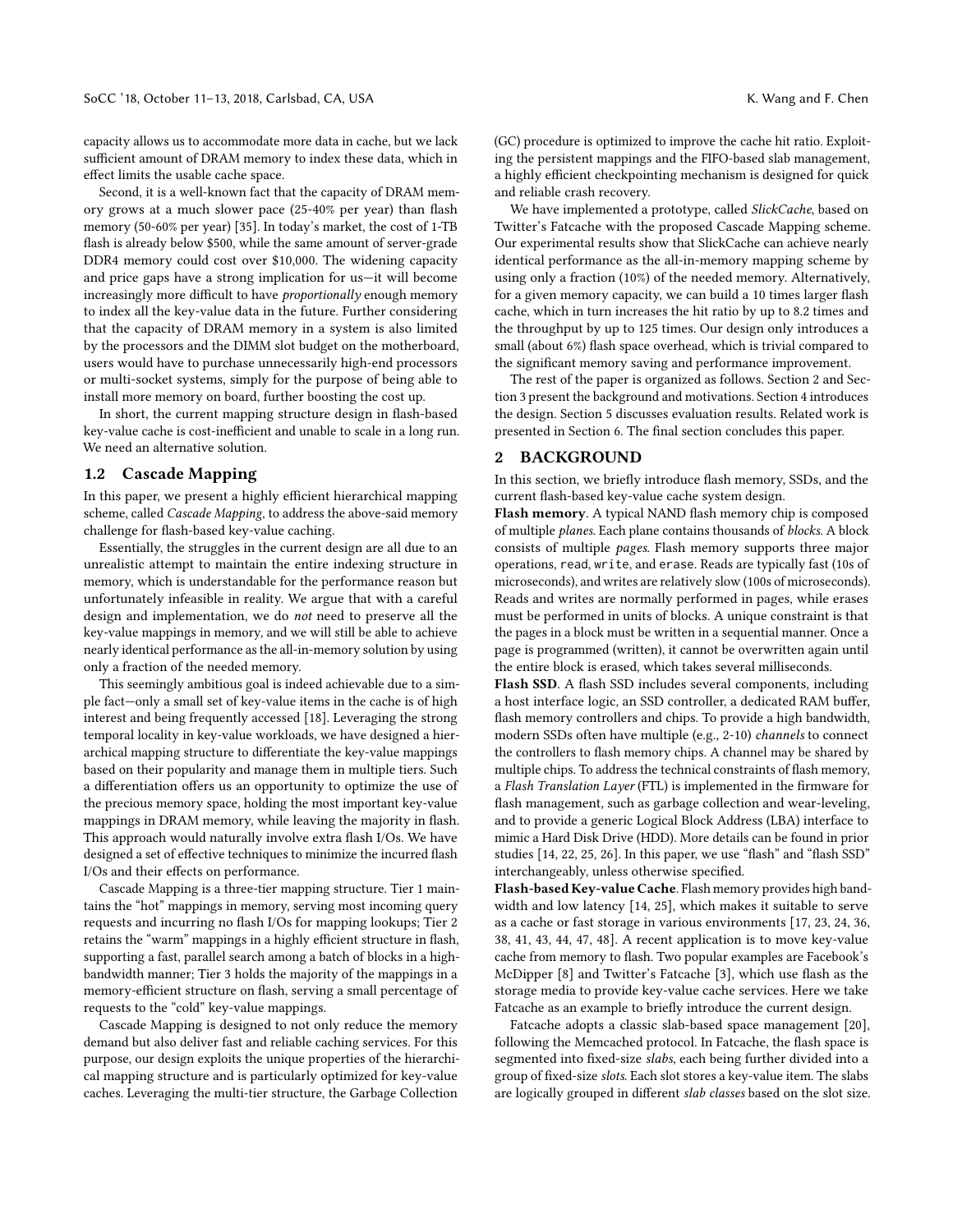Given a key-value item, the smallest slot that can accommodate the key-value and the related metadata is selected. A hash table is maintained in DRAM memory to index the key-value items stored in flash. A query (GET) is completed by searching the mapping table to find the location (slab/slot) of the corresponding value in flash and then loading it into memory. An update (SET) writes the data to a new location in flash and updates the mapping accordingly. Deleting a key-value item (DELETE) only removes the mapping from the hash table. The deleted or obsolete key-value items are left in the slabs for Garbage Collection (GC) to reclaim later.

## <span id="page-2-0"></span>3 MOTIVATIONS

A large capacity of flash space allows us to build a huge cache to accommodate more key-value data. However, to locate and retrieve the target data, the key-value items cached in flash must be indexed. The current all-in-memory mapping scheme, unfortunately, demands an excessively large amount of memory. Here we discuss several critical issues that motivated this work.

## 3.1 Inefficiency of All-in-memory Mapping

The current design of flash-based key-value cache is a close emulation of their memory-based counterpart. As the main reason to adopt flash for caching is to expand the cache space, a natural solution is to directly move the key-value data into flash, while leaving the mapping structure, which receives intensive small and random accesses, in DRAM memory for fast queries.

Such an approach is effective (only one flash I/O is needed), but unscalable. Due to the small size of key-value items in typical Internet services, the memory demand for holding the mappings entirely in memory turns DRAM memory into a critical and expensive bottleneck. In the current Fatcache, as mentioned previously, 150 GB of memory is needed for indexing 300-byte key-values in a 1-TB cache. For the same reason, the limited memory capacity would become the factor constraining the usable flash cache space. In the same example, assuming a memory capacity of 75 GB, only half of the flash space would be usable for caching.

The root cause of the above-said large memory demand problem is that, the current design simply assumes all the key-value items are equally important, which is a false assumption. A recent analysis on Facebook's workloads points out that a strong locality is observed in real-world cache systems—a few key-value items are accessed millions of times a day, while most key-values are only accessed a handful of times [\[18\]](#page-12-10). Further considering that a typical flash key-value cache is 10 to 100 times larger than an in-memory cache, we cannot continue to assume all the data are the same and treat them equally. In other words, it is unnecessary to hold them all in memory. We may reduce the memory needs by only holding the mappings for the most popular key-values in memory.

## <span id="page-2-2"></span>3.2 Limitations of Swapping

A possible solution to address the memory challenge is to directly use a flash SSD as a swap device [\[37\]](#page-12-26). Modern operating systems, such as Linux, allow to use an external block device as a swap space to temporarily store "cold" memory pages. For key-value caching, unfortunately, such a solution is unsuitable. This is for several reasons unique to key-value cache systems.

First, compared to a mapping entry (44 bytes in Fatcache), the system-level swapping happens in a much coarser granularity (4-KB page in default). An access to a hot mapping entry would misguide the operating system to label the whole page as a hot page, even when the other entries in the same page could be cold. Second, due to its random nature, the hash mapping entries are uniformly distributed in the hash space, meaning that hot and cold entries are mixed together and evenly distributed in the hash space. Consequently, it is difficult to differentiate the pages based on their access temperature. Third, since the flash-based key-value cache writes data in an out-of-place manner, each SET operation would result in an update to the corresponding mapping entry. If directly using flash as a swap space, a large number of small, random writes would be generated, which is an undesirable I/O pattern for flash devices [\[14,](#page-12-12) [25\]](#page-12-14). In Section [5.5,](#page-9-0) we will show an experimental comparison of our scheme with the swapping solution.

## <span id="page-2-1"></span>4 DESIGN

To address the memory challenge, we propose a hierarchical mapping scheme, called Cascade Mapping, for efficiently managing a large-capacity flash-based key-value cache.

## 4.1 Cascade Mapping Structure

A critical component in key-value cache is the mapping structure. Upon a query, the mapping table must be first looked up to find the key-value's location in flash. Thus, its design directly affects performance. Our goal is to minimize the memory usage of the mapping structure while still achieving high performance.

In this paper, we present a highly efficient mapping structure, called Cascade Mapping, which exploits the strong temporal locality in key-value workloads. As illustrated in Figure [1,](#page-3-0) Cascade Mapping is a hierarchical structure consisting of three tiers, one in memory and two in flash:

• Tier 1: A hash-based mapping table is completely maintained in memory to record the mappings of hot key-value items. Though small, this in-memory hash mapping structure is expected to serve the majority of incoming queries, incurring no flash I/Os.

• Tier 2: A set of mapping blocks is maintained in flash to record the mappings of warm key-value items, which are the most recently demoted from the first tier. Leveraging the internal parallelism of modern flash SSDs, a lookup in a batch of blocks can be quickly completed in a parallelized, high-bandwidth manner.

• Tier 3: A dual-mode hash table resides in flash and maintains two bucket-and-link based structures to manage the mappings of cold key-value items, which account for the most cache space but receive only a small percentage of queries.

With such a 3-tier mapping structure, we aim to move the infrequently queried key-value mappings out of the DRAM memory to the high-speed flash SSD, allowing us to significantly reduce the demand for memory while still being able to deliver nearly identical performance. To achieve this goal, the key challenge is—how can we minimize the involved flash I/Os as much as possible? In the following, we will discuss the design details of each tier and the techniques to address this challenge.

4.1.1 Tier 1: An In-memory Indexing Table. As discussed previously, the strong locality of key-value accesses implies that only a small set of mappings is frequently requested [\[18\]](#page-12-10). The Tier-1 indexing structure maintains the hot mappings in DRAM memory to handle most queries with a fast response time.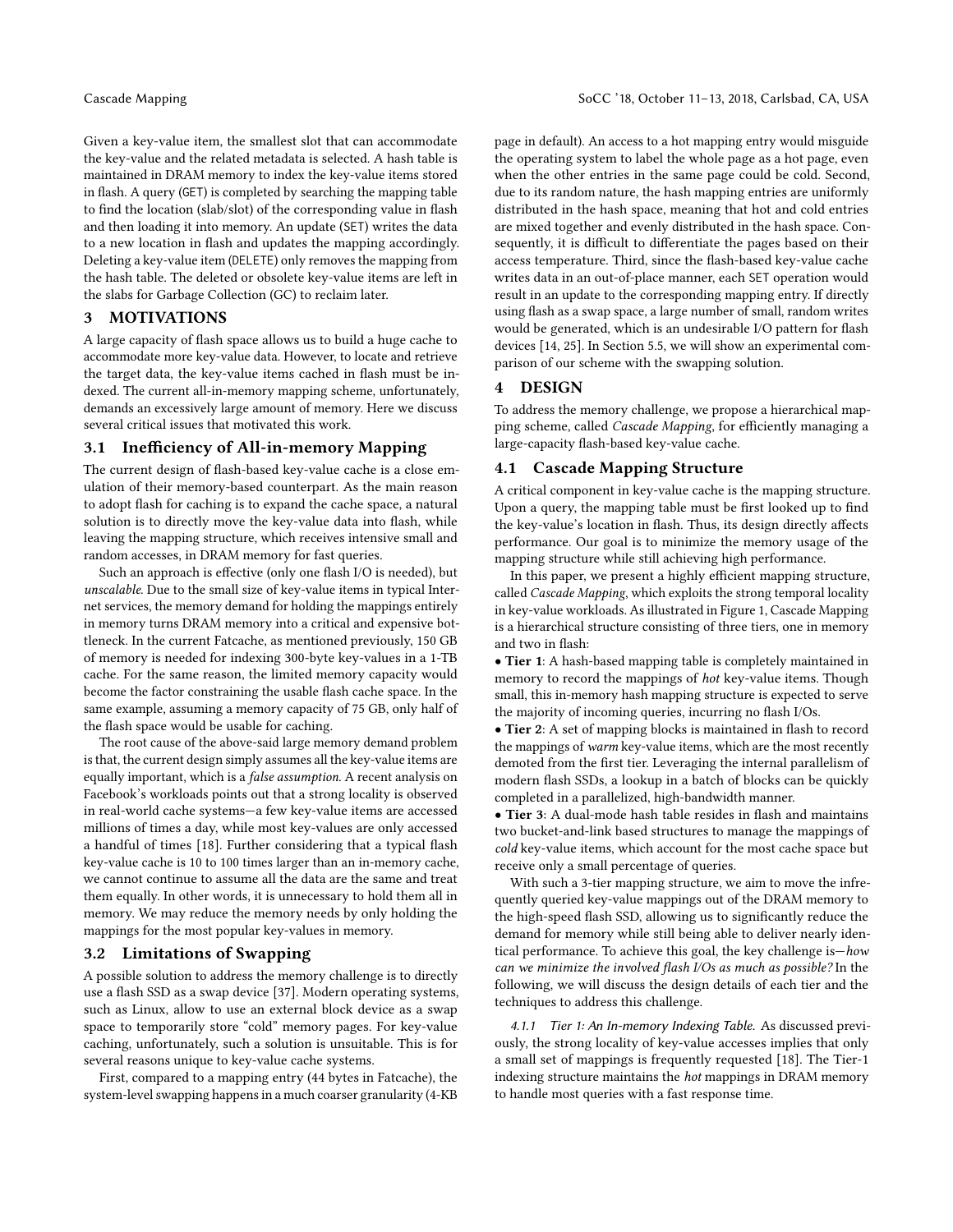<span id="page-3-0"></span>

## Figure 1: An Illustration of Cascade Mapping Structure.

Figure [1](#page-3-0) illustrates the design of the in-memory indexing structure. We first divide the hash space into multiple logical partitions. This is for two purposes. First, each partition can be operated independently. Second, the multiple partitions allow us to create parallelized I/Os. During demotion, each partition can independently produce an I/O stream and flush the demoted mapping entries to the SSD in parallel, fully exploiting the great bandwidth potential of flash devices [\[22,](#page-12-13) [26\]](#page-12-15).

Caching Policy. To evict the cold mappings, a simple Least Recently Used (LRU) policy can be used to track the access recency of the key-values as in Memcached. This approach is accurate but demands extra memory space for maintaining the LRU stack. Similar to prior work [\[32\]](#page-12-27), we adopt the CLOCK algorithm [\[27\]](#page-12-28), which approximates the LRU replacement, working as follows.

We associate each key-value mapping entry with a *reference* bit, initialized to 0. Upon a request, the mapping entry's reference bit is set to 1. Thus, a reference bit of 0 indicates that the mapping has not been recently accessed, i.e., the cold mappings for demotion.

When the number of Tier-1 mappings exceeds a predefined limit (e.g., 10% of the entire set of mapping entries), we demote roughly an equal number of cold mappings from each bucket to the second tier. Assuming N mapping entries to be demoted from M hash buckets, each hash bucket needs to demote  $n = \lceil \frac{N}{M} \rceil$  mapping<br>entries We start from the first bucket and scan the list of mapping entries. We start from the first bucket and scan the list of mapping entries. If the entry has a reference bit of 0, its mapping entry ID is recorded for demotion; otherwise, we reset its reference bit to 0 and skip it. If  $n$  entries are collected, we move to the next hash bucket. This process repeats until all N mapping entries are collected.

Virtual Buffering. During the demotion, the cold mapping entries need to be written to the flash SSD. In order to create a large, sequential I/O pattern, we virtually maintain a pool of cold mapping entries by recording their mapping entry IDs (not the mapping content). The pool size is equal to the direct mapping block in flash (see Section [4.1.2\)](#page-3-1). Once the pool is filled up, we copy the mapping entries into a dynamically allocated buffer and flush to the flash

SSD in bulk. This design reduces the memory overhead and ensures to generate large flash I/Os, being optimal for flash devices.

<span id="page-3-1"></span>4.1.2 Tier 2: A Direct Indexing in Flash. The second mapping tier uses flash to store the mapping entries demoted from Tier 1. It can be regarded as an in-flash extension of the Tier-1 indexing structure, holding the warm key-value mappings, which receive less but considerable amount of requests.

The basic operation unit in the Tier-2 indexing structure is a direct mapping block, which contains a set of key-value mapping entries demoted from the first tier as described above. For each partition, the second tier maintains in flash an array of direct mapping blocks, which are organized in the First-In-First-Out (FIFO) order. When a new direct mapping block is added into the second tier, correspondingly the oldest one is demoted to the third tier, creating a "waterfall" process.

Compared to Tier 1, which allows a quick hash-index based search in memory, the entries of the Tier-2 mapping blocks are not indexed, simply being stored in flash in their original FIFO order. It holds two advantages: First, it saves memory and simplifies the design. Second, it allows us to easily determine the most up-todate mapping according to the FIFO order (the newest one always appears in the latest position). Also, unlike in a linked list structure, multiple mapping blocks can be loaded simultaneously.

Parallelized Batch Search. To achieve a quick search within the array of direct mapping blocks, the key idea is to leverage the high bandwidth of a flash SSD, which is enabled by its rich internal parallelism [\[22,](#page-12-13) [26\]](#page-12-15). It works as follows.

Upon a query, we first identify the hash partition with the hashed key. Then we load a batch of direct mapping blocks from flash using parallel I/Os, starting from the newest block. In one batch, each I/O thread loads one mapping block and directly carries out a oneto-one comparison in memory to search for the target key. Since modern flash SSDs are able to provide a high bandwidth (e.g., 100s of Megabytes/Sec to Gigabytes/Sec), such parallel I/O operations can be completed at a very high speed—multiple parallel I/Os in effect can be completed in the time of one flash I/O, because data can be simultaneously transferred over multiple channels internally [\[22,](#page-12-13) [26\]](#page-12-15). This process is repeated until finding the target key or completing the scan of all the direct mapping blocks.

The block size can affect the response time. A large block size (e.g., 128 KB) is more I/O efficient, but it takes longer to load and scan a block each time; a smaller block size (e.g., 4 KB) splits the scan into multiple batches, but due to the FIFO order, if the target mapping is found, it can immediately stop and return.

The optimal parallelism degree is determined by the available flash channels and CPU cores. According to prior work [\[22,](#page-12-13) [26\]](#page-12-15), a reasonable number of parallel I/Os is sufficient to fully utilize the bandwidth. In our experiments, we find that 8 threads with 16-KB blocks work well in most cases. We will study the effect of the mapping block size and the parallelism degree in Section [5.4.](#page-8-0)

<span id="page-3-2"></span>4.1.3 Tier 3: A Dual-mode Linked Hash Table. Tier 3 organizes a bucket-and-link based hash indexing structure in flash to manage the mappings for the cold key-values, which account for the majority in the cache. The challenge is how to minimize the memory usage and also the incurred flash I/Os.

A naïve solution is to divide the key-value mappings into a set of hash buckets based on the key's hash index. Each bucket has a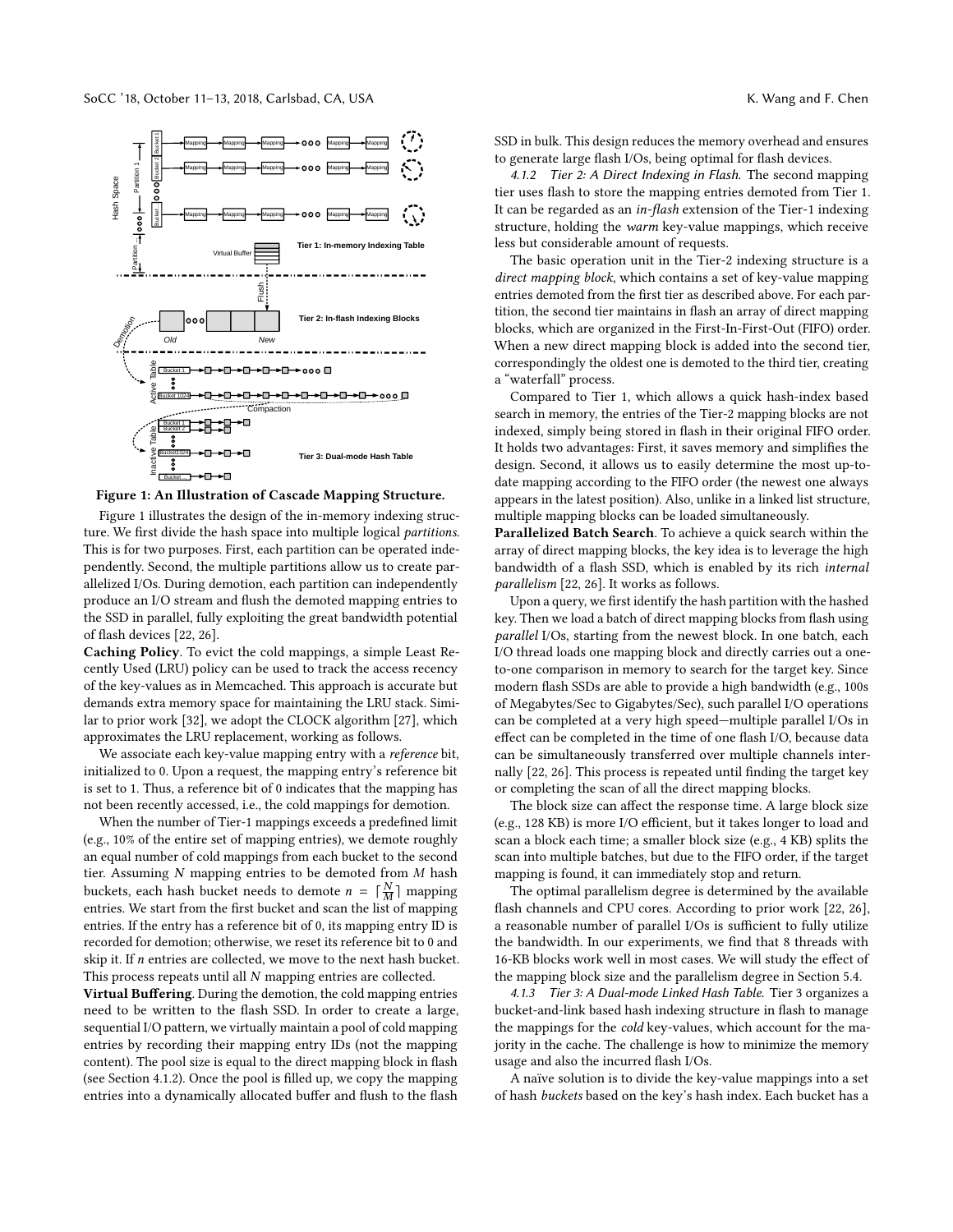<span id="page-4-0"></span>

Figure 2: A Comparative Illustration of Narrow, Wide, and Dual-mode Hash Tables. The ellipses represent the block buffers in memory. The white boxes represent the indirect mapping blocks stored in flash.

linked list of indirect mapping blocks, each of which stores a set of mapping entries on flash, forming a FIFO queue. Upon a query, the hash index is taken to find the corresponding bucket and then traverse the link of blocks to search for the queried key.

The above-said hypothetical in-flash hash mapping structure raises a critical issue in practice: Since we cannot write each individual, small hash mapping entry into the flash (otherwise, it would result in many small, random writes), we have to first temporarily hold them in a memory buffer, whose size is equal to the indirect mapping block. When the buffer is filled up, we flush the entire mapping block into flash to avoid the flash-unfriendly, random write traffic. Each bucket needs to have such a buffer.

A technical dilemma emerges—if we maintain a large number of hash buckets (e.g., 1 million buckets), the list of the corresponding bucket would be short, meaning that less I/Os are needed for walking the linked list. However, it would suffer from high memory overhead. Assuming a 4-KB block size, the buffers would account for about 4 GB memory in total, which is non-trivial. On the contrary, if we maintain a small number of hash buckets (e.g., 1 thousand buckets), the memory consumption is low (only 4 MB), but the list of the indirect mapping blocks in each bucket would be excessively long, meaning that a large number of flash I/Os would be involved for the list walk, causing performance issues.

Dual-mode Mapping. To address this critical challenge, we have developed a Dual-mode Mapping scheme. We maintain two bucketand-link structures on flash, an active hash table and an inactive hash table. The former is a narrow hash table, which has a small number of hash buckets, while the latter is a wide hash table, which has a large number of hash buckets. The key difference between the two lies on the memory buffers: In the active hash table, each bucket has a dedicated memory buffer; in the inactive hash table, for the sake of memory saving, only a subset of the buckets are given a dynamically allocated temporary buffer.

The dual-mode mapping works as a two-level structure (see Figure [2c\)](#page-4-0). The key-value mappings demoted from Tier 2 are first accommodated in the buffer of the corresponding hash bucket of the active hash table. When it is filled up, the buffered mappings are flushed into an indirect mapping block, which is added to the head of the corresponding bucket list in the FIFO order. When the list length exceeds a threshold (e.g., 64 blocks), the entire FIFO list is

taken off the active bucket, and a compaction procedure is launched to move the mappings into the inactive hash table.

The compaction procedure walks through the full list of the active hash table, loads each key-value mapping entry, and inserts it into a dynamically allocated buffer of the corresponding hash bucket in the inactive hash table. Note that since the inactive table is much "wider" than the active table, compacting one active hash list could involve a range of inactive hash buckets. For example, assuming that we have 1,024 active hash buckets and 1,048,576 inactive hash buckets (i.e., Inactive/Active Ratio of 1,024), it would take 1,024 inactive buckets to cover the range of one active bucket in the hash space. Since each time the compaction procedure only handles one active hash bucket, it would only involve a small set of inactive hash buckets at a time.

The dual-mode mapping design dramatically reduces the need for memory. In the worst case, we only need 2,048 block buffers (1,024 for the active table and 1,024 for the inactive table) in the example above. It allows us to enjoy the advantages of both—the narrow active table allows us to reserve only a small amount of memory to maintain the buffers for collecting incoming mappings; the wide inactive flash table allows us to walk through a short list and use only a few flash I/Os to load the blocks for a lookup.

Upon a query, the active hash table is first searched and then the inactive hash table. The active and inactive hash tables do not form a cache hierarchy but simply a two-level structure, i.e., the active hash table is essentially a large buffer. We will study the effect of compaction and the active table list length in Section [5.4.](#page-8-0)

Jump List. Compared to the Tier-2 indexing, which allows a fast, parallel scanning of a batch of blocks in a high-bandwidth manner, the Tier-3 hash tables organize the mapping blocks in a linked list structure, which is suitable for lookups among a large and growing amount of mapping entries. However, walking through a long hash bucket list would cause a chain of flash I/Os.

In the narrow active hash table, each hash bucket has a relatively long list of mapping blocks, meaning that a query may involve many flash I/Os in a sequence. We present a simple method, called  $\mathcal{H}$ ump List, for optimization. Every D blocks, we insert a Bloom filter [\[1\]](#page-12-29) in the list to indicate the existence of the key-value mappings in the following D blocks. When walking through the FIFO list, we first check the Bloom filter, if it indicates that the queried key is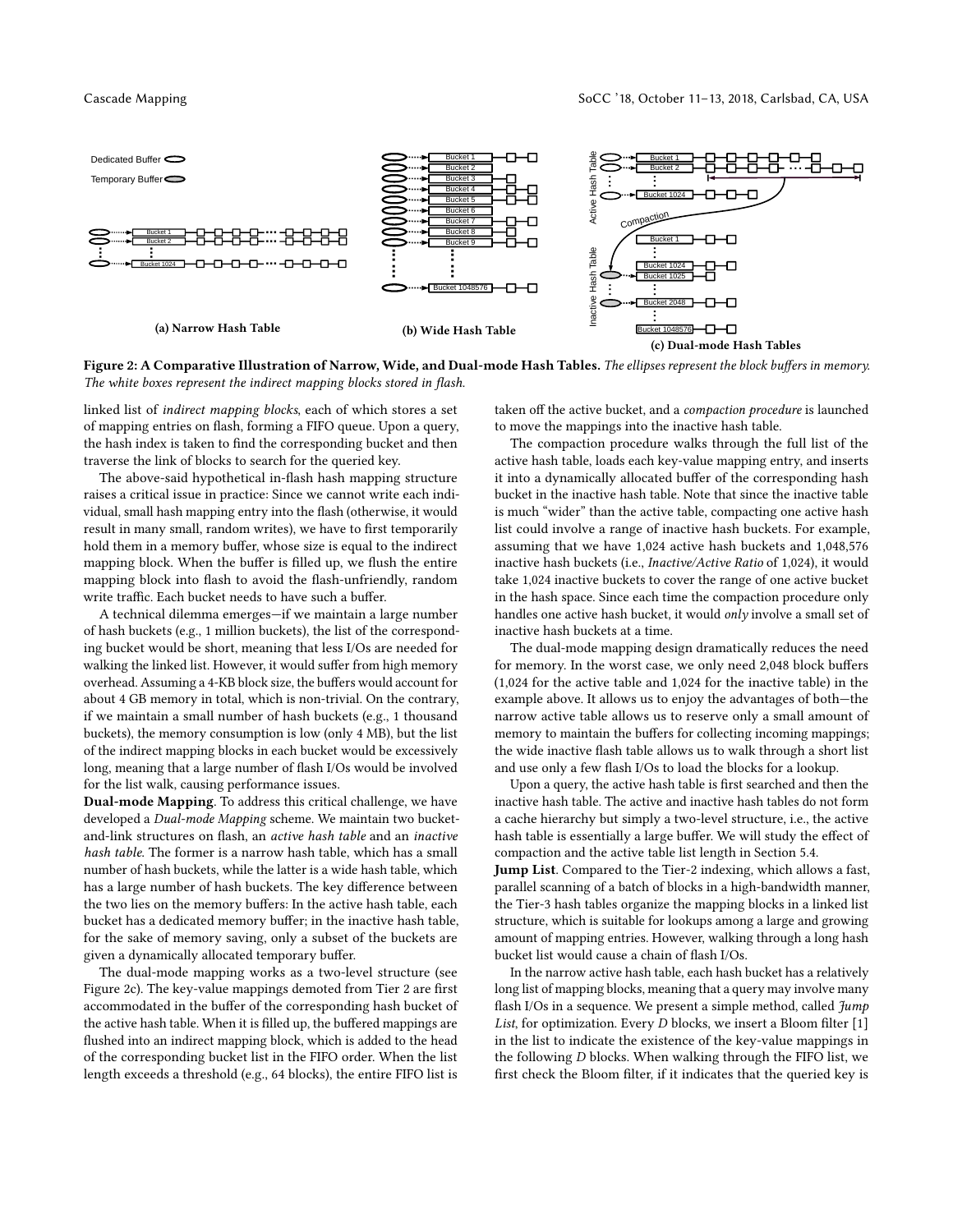not resident in the following D blocks, we simply skip these blocks and check the next Bloom filter, and so on.

<span id="page-5-0"></span>

Figure 3: Linked List vs. Jump List.The grey boxes represent the Bloom filters. The white boxes represent the mapping blocks.

We set the jump distance D as  $\lceil \sqrt{K} \rceil$ , where K is the list length blocks). It ensures that scanning the list would take no more (in blocks). It ensures that scanning the list would take no more than  $D \times 2$  flash I/Os. In our prototype, we use a relatively large block size, 128 KB, since the jump list search is a serial operation and a large I/O request size is more efficient [\[25\]](#page-12-14).

For I/O efficiency, a Bloom filter and its immediate following mapping block are stored together in flash, and also loaded together into memory during the list walk (see Figure [3\)](#page-5-0). We have considered to add a large Bloom filter to cover the entire list, but we find that as the list grows, the Bloom filter needs to be updated for each insertion and its effectiveness also quickly weakens. Our prototype uses a 128-KB Bloom filter for every 8 blocks (2 bytes per mapping entry), which has a false positive rate of 0.5%.

## 4.2 Key-value Cache Operations

There are four basic operations in SlickCache, read, update, insertion, and deletion. The workflow of each one is as follows.

Read. Upon a key-value query (GET), SlickCache first calculates a hash value Hash(key) for the key being searched. (1) We first look up the hashed key in the Tier-1 hash table of the corresponding partition in memory. If found, we follow the pointer (Slab\_ID and Offset) to retrieve its value data from the flash SSD. If the hashed key is not found in memory, we continue the search on the Tier-2 indexing structure in flash. (2) In Tier 2, multiple parallel I/Os load the direct mapping blocks into memory to quickly search for the target key. It may take multiple batches, and if the key is found, the search stops. If more than one matched record is found, the latest one is returned. If the above two steps both fail, which is a relatively rare case, we need to search among the Tier-3 mappings via the dual-mode hash tables. (3) In Tier 3, the active hash table is searched first by walking through the list of indirect mapping blocks. Jump list and Bloom filter accelerate this process. If nothing found, we continue to search the inactive hash table. In the above steps, if the mapping is found in flash, we promote it to Tier 1 and retrieve the value data; otherwise, the key-value item is not cached, and the client needs to request the data directly from the backend data store and then inserts the key-value into SlickCache.

Insertion/Update. In SlickCache, insertion and update are treated in a similar way. Upon an insertion request, SlickCache first writes the key-value data into a slab, which is selected according to the slot size. Then we add its mapping entry to the Tier-1 hash table in memory. Update is similar, except that if the mapping is found in memory, we simply update the mapping entry with the keyvalue item's new location; otherwise, a new mapping is created and inserted into the Tier-1 in-memory hash table.

Deletion. In Fatcache, deleting a key-value item simply removes its mapping with no further actions. With our in-flash mapping design, this does not suffice to ensure that the deleted data are unreachable, since the mapping could still be found in the two in-flash tiers. There are two possible solutions: (1) Search and delete the mappings of the target key from flash, or (2) insert a "tombstone" key-value with a magic number (a randomly selected 160-bit SHA-1 hash) in the value field and mark the mapping entry as "deleted". Both have advantages and disadvantages. The former incurs high time overhead, while the latter consumes extra flash space. Considering the performance requirement and the abundance of flash capacity, we choose the second option and let GC to reclaim the space later. It is also worth noting that inserting the tombstone key-values in effect logs the deletion operations, which facilitates safe crash recovery (see Section [4.4\)](#page-6-1).

#### <span id="page-5-1"></span>4.3 Garbage Collection

Flash SSDs favor large and sequential writes. Upon operations, such as deletion and update, the flash cache simply writes the update to a new location and changes the mapping accordingly. The deleted or obsolete data are left in the original slab. When the system runs low on free slabs, Garbage Collection (GC) is triggered to reclaim the oldest slab in the FIFO order.

The victim slab may contain both alive and invalid (deleted or obsolete) data. SlickCache implements two eviction schemes.

• Space-oriented Eviction: A simple scheme is to erase the entire slab, disregarding the aliveness of the key-values in the slab. This process is fast, since no data need to be copied to a new location. However, due to the FIFO nature, such a simple approach may blindly evict hot data, negatively affecting the hit ratio. Twitter's Fatcache adopts such a scheme for its simplicity.

• Hit Ratio-oriented Eviction: Cascade Mapping has a unique advantage that allows us to easily obtain the locality information—if a key-value can be found in the Tier-1 mapping, it implies that this is a hot item. Leveraging this opportunity, we can quickly identify the locality of a key-value item in the victim slab by querying the Tier-1 mapping. If found, this key-value is reasonably hot, then we copy it to a new slab, preserving frequently accessed key-values in cache. Otherwise, we simply drop it. Any deleted or obsolete item will also be dropped during this process, since it is impossible to be referenced by any valid mapping entry in memory.

The above-said two policies both have advantages and disadvantages. The former can quickly reclaim space but may impair the hit ratio, while the latter incurs costly data copy but retains a high hit ratio. Thus, the former is more suitable for urgent situations where free slabs are needed immediately, while the latter is suitable for maintaining a long-term cache effectiveness.

Adaptive Two-phase GC. SlickCache adopts an adaptive twophase GC approach, similar to prior work [\[48\]](#page-12-24). It dynamically switches between the two policies. We set a low watermark  $W_{low}$ and a high watermark  $W_{high}$ . (1) When the system is under high pressure (the number of free slabs is below  $W_{low}$ ), a quick space reclamation is needed, so the space-oriented eviction is triggered to free slab space quickly. (2) When the number of free slabs reaches a moderate level (between  $W_{low}$  and  $W_{high}$ ), the GC policy switches to the hit ratio-oriented eviction for a better overall performance. (3) When the number of free slabs reaches a high level (above  $W_{high}$ ),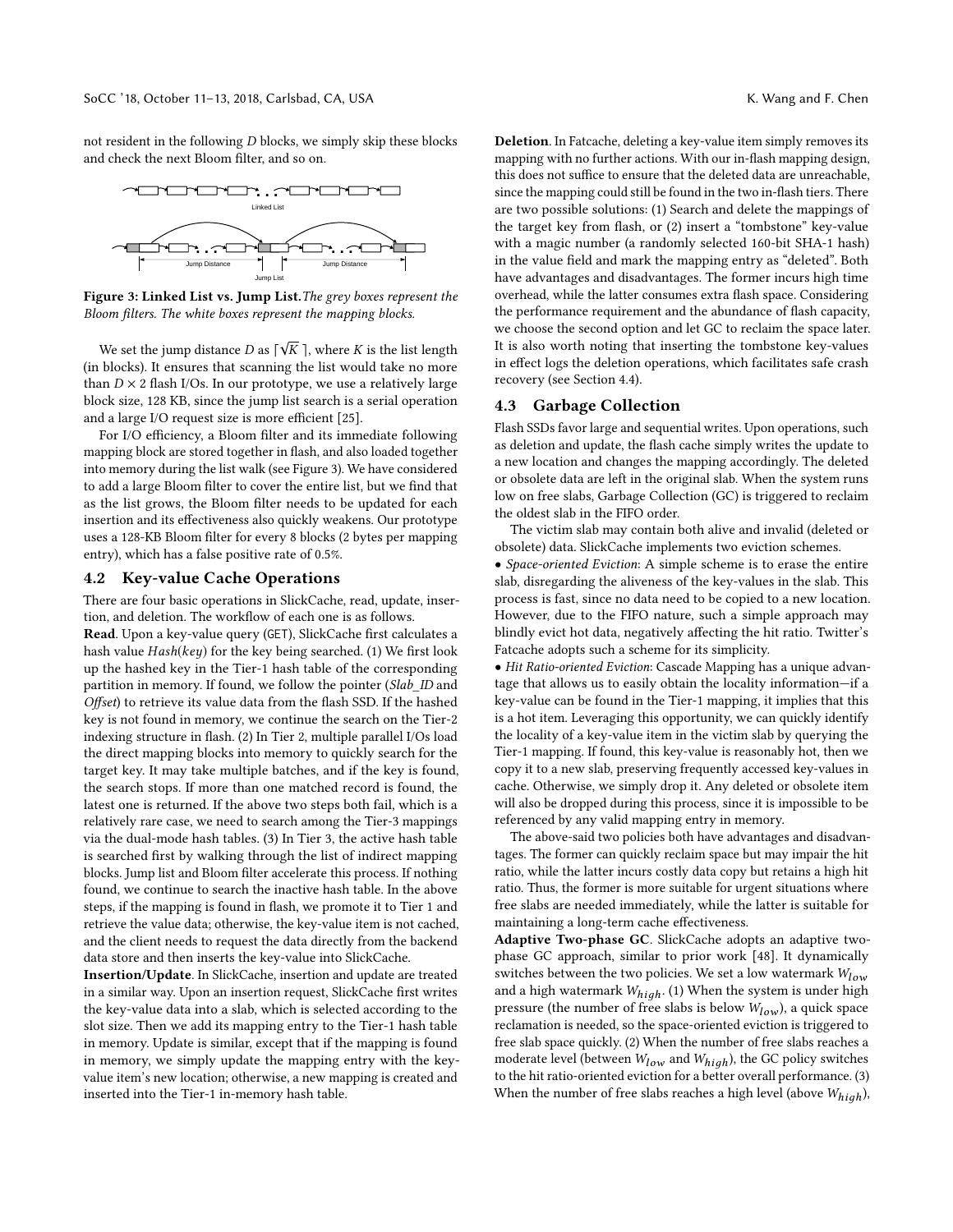the GC stops until it falls below the watermarks again. We will study the effect of GC and the watermarks in Section [5.4.](#page-8-0)

Zero-I/O Demapping. When reclaiming the alive key-values in a victim slab, we must remove the corresponding mappings from the indexing structure (i.e., demapping). Otherwise, they will become dangling pointers. A critical challenge in our scheme is how to invalidate the in-flash mappings without incurring costly I/Os.

A simple solution is to arbitrarily generate a "delete" request to directly remove the key-value. However, it would generate much traffic to the indexing structure and the key-value cache, incurring non-trivial overhead. In the following, we present an zero-I/O demapping scheme.

We maintain a global Slab Sequence Counter,  $S_q$ , which increments upon each allocation of a free slab. The Slab\_ID recorded in the mapping entry is a combination of the ID of the physical slab and the global sequence counter value upon allocation. Since the slabs are reclaimed in the FIFO order, if a slab i's sequence number, it must have already been reclaimed. Leveraging this rule, we can  $s_i$ , is no greater than  $S_q - N$ , where N is the total number of slabs, simply reclaim the key-values in the victim slab without explicitly removing the mappings. This is safe—upon a request, after the mapping lookup, we can easily recognize if the found mapping entry points to an already-reclaimed slab or not, since a reclaimed slab's sequence number must be no greater than  $S_q - N$ . If true, we simply discard it and return; otherwise, we can safely retrieve the data. Using this demapping strategy, no flash I/Os are needed during GC. The obsolete mappings only consume a trivial amount of flash space. If needed, they can be removed offline by a routine service, which is not implemented in our current prototype.

## <span id="page-6-1"></span>4.4 Crash Recovery

A critical problem with the all-in-memory mapping approach is that upon power failure or system crash, the mapping information would be destroyed, rendering the loss of the entire key-value cache. As a result, the cache has to be warmed up again, which often takes a long period of time (hours or days) for a large cache [\[51\]](#page-12-30).

In Cascade Mapping, when the system is restarted, only a small amount of in-memory mappings would be lost, but the in-flash mappings would survive, making it possible to keep the cache warm across power cycles. However, a complication must be addressed: A mapping entry stored in flash could be outdated, since a more recent version may have existed in memory before the crash. In such a case, an obsolete value would be returned erroneously.

A possible solution is to log every change made to the in-memory mappings, such as deletion and update. Although it ensures that all the in-memory updates be made persistent immediately, this approach would incur many small, synchronous writes to flash, affecting performance. A battery-backed NVM can partially address the problem, but it would cause additional cost. We have developed a more efficient solution to handle this situation.

Slab-based Log Recovery. Our method is a type of data journaling [\[46\]](#page-12-31) for efficient crash recovery. We leverage the fact that the slabs are allocated and reclaimed in the FIFO order. As each slab slot contains the complete key-value information, the FIFO sequence of slabs in effect forms a big "log", i.e., journal.

• Checkpointing: We periodically flush the dirty in-memory mappings and record the latest slab sequence counter (see Section [4.3\)](#page-5-1)

in a reserved space in flash, as a checkpoint. It indicates the point before which all the mappings have been persistently saved.

• Crash Recovery: Upon crash recovery, we first reload the mappings from the reserved space to restore the in-memory mappings to the latest checkpoint. Then we scan the slabs in the order of their sequence numbers, starting from the one right after the checkpoint, to reconstruct the mapping structure by rolling it forward to the most recent state before the crash.

It is possible that a restored mapping entry might also be in flash due to the demotion. It is safe, since the mappings are in the FIFO order. We may avoid such duplication by querying each recovered key, but it would significantly extend the recovery time. As crash recovery happens rarely and such a flash space waste is minimal, we choose to simply leave them in flash and phase them out by GC. We will study the effect of crash recovery in Section [5.6.](#page-10-0)

Discussions. The crash recovery process can quickly restore the cache to its original state before the crash. In practice, it is still possible that the cache server becomes out of sync with the backend data store during the short downtime. In fact, it is a common challenge for persistent caches, especially in distributed environment [\[31\]](#page-12-32). Although completely addressing this issue is out of the scope of this paper, simple solutions exist. For example, the client or a proxy can log the uncommitted changes during the downtime and resubmit (or invalidate) the out-of-sync key-values when the cache server is back on-line. The bottom line is, if necessary, the entire cache can be easily invalidated, which in effect makes the handling of system crash identical to the current key-value cache design.

## <span id="page-6-0"></span>5 EVALUATION

## 5.1 Implementation

We have prototyped SlickCache based on Twitter's Fatcache [\[3\]](#page-12-9). Our implementation adds about 3,800 lines of code in C to Fatcache-Async [\[4,](#page-12-33) [48\]](#page-12-24). Several implementation details are as follows.

Our current prototype divides the hash space into 32 partitions in Tier 1. We currently reserve dedicated space for the reference bits for the CLOCK algorithm. A bit in the unused expiry of the mapping entry could be borrowed as the reference bit. In Tier 2, we create a shared pool of 64 threads using pthread to carry out the parallel I/Os. For the compaction in Tier 3, we maintain a temporary buffer for each involved inactive hash bucket. If the active hash list is short and the inactive/active ratio is large, the buffer may not be completely filled up for a large (128 KB) mapping block. In our current prototype, we bypass this issue by reserving a block-size space in flash but allowing to append data multiple times. Each I/O must be no smaller than 4 KB. Another solution is to use a smaller inactive block size, but it would incur more I/Os upon queries.

#### 5.2 Experimental Setup

Our experiments are conducted on three Lenovo ThinkServers. Each server is equipped with a 4-core Intel Xeon 3.4 GHz processor, 16 GB memory, and a 7,200 RPM 1-TB Seagate disk drive. The cache server is equipped with a 240-GB Intel 730 SSD, which is used as our cache media, and runs 8 key-value cache instances as in prior work [\[48\]](#page-12-24). To complete our tests in a reasonable time frame, we only use part of the SSD capacity for caching in our experiments, being proportional (6-12%) to the workload's dataset size. Our backend data store is a MongoDB 3.4 database running on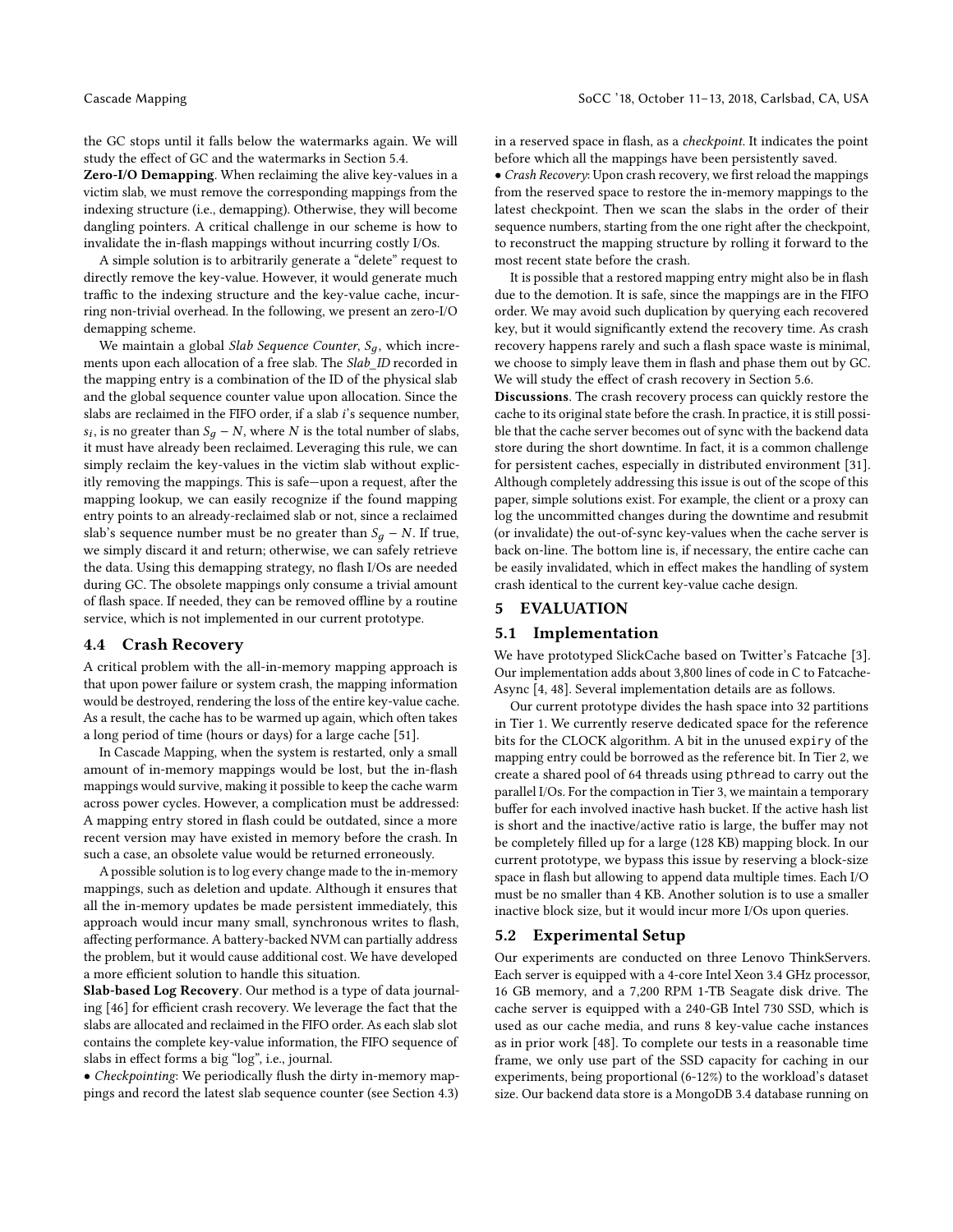<span id="page-7-0"></span>

Figure 4: Overall Performance with Fixed Cache Size. The key-value cache size is set in proportion (6% to 12%) to the workload's dataset size. Results are collected for the workloads with Hotspot, Zipfian, and Normal distributions.

<span id="page-7-1"></span>

Figure 5: Overall Performance with Fixed Memory Size. The memory portion is configured to hold 10% of the entire set of mapping entries for SlickCache and SlickCache-GC. Results are collected for the workloads with Hotspot, Zipfian, and Normal distributions.

a 7,200 RPM Seagate 2-TB hard drive. The system and database are installed on two separate disks. The client server runs 32 clients for generating requests to the cache server. The three machines are connected in a 1Gbps local Ethernet network. For the software, we use Ubuntu 16.04 with Linux kernel 4.12 and Ext4 file system.

We use the Yahoo! Cloud Serving Benchmark (YCSB) [\[6,](#page-12-34) [13\]](#page-12-35) as the tool to generate key-value workloads, following three popularity distributions, Hotspot and Zipfian in YCSB, and Normal as described in prior work [\[21,](#page-12-36) [49\]](#page-12-37), to simulate the traffic in cloud services. The key-value data content is not of interest in this study and thus filled with random data. Our synthesized workloads follow the size distribution reported in prior work [\[18\]](#page-12-10). The average key size is 30 bytes and average value size is 270 bytes. All throughput and latency data are collected on the client machine.

In our evaluation, we run Fatcache with all-in-memory mapping, SlickCache with Cascade Mapping, and SlickCache-GC, which is further optimized with our two-phase GC (see Section [4.3\)](#page-5-1). Our first experiment set evaluates overall performance with a complete system setup. Then we focus on the cache server to study each component individually. Finally, we give the overhead analysis.

## <span id="page-7-2"></span>5.3 Overall Performance

We first evaluate the overall system performance, given a fixed flash cache size or a fixed memory size. Our experimental system simulates a typical key-value caching environment, consisting of multiple clients, a key-value cache server, and a MongoDB database server as the backend. The parameter settings of SlickCache are as described in Section [5.4.](#page-8-0)

• Fixed Cache Size. For a given flash capacity, SlickCache is expected to consume significantly less memory while still retaining satisfactory performance. We vary the cache size in a range from

6% to 12% of the entire workload dataset. We first generate 1 billion key-value pairs, which account for about 300 GB. All key-value pairs are inserted into MongoDB, indexed by the keys. We generate 500 million access requests to the cache server with a SET/GET ratio of 1:30 as described in prior work [\[18\]](#page-12-10). We first warm up the cache with the first 400 million requests, and then collect results for the rest 100 million requests.

Our SlickCache is configured to hold the hottest (10%) mappings in memory at Tier 1. As we use direct I/O in our experiments, the memory is only for storing the mappings not for caching data. A possible use of the saved memory is to create a data cache to further improve performance. We leave it as our future study.

Although SlickCache only uses about 10% of the memory used by Fatcache, it still achieves comparable or even better performance. Figure [4](#page-7-0) shows the throughput results. Despite the much lower memory usage and more complicated indexing structure, Slick-Cache achieves comparable performance to the stock Fatcache (less than 1% difference). SlickCache-GC further increases the throughput by 85% (in Hotspot distribution) when cache size is set to 12%. Under such setting, the hit ratios for Fatcache and SlickCache are 67.8% and 90.2%, respectively. This is due to the optimized GC policy, which leverages the locality information enabled by our multi-tier design and effectively keeps the hot key-value items in the cache server (see Section [4.3\)](#page-5-1), yielding a higher performance.

• Fixed Memory Size. As an alternative approach for optimization, for a given memory space, SlickCache can significantly enlarge the usable cache space by maintaining part of the mapping table in flash, allowing us to deploy a much larger cache than the stock Fatcache, whose usable cache space is fundamentally limited by the DRAM memory capacity. In this experiment, we use the same data set as above and vary the total usable memory space in the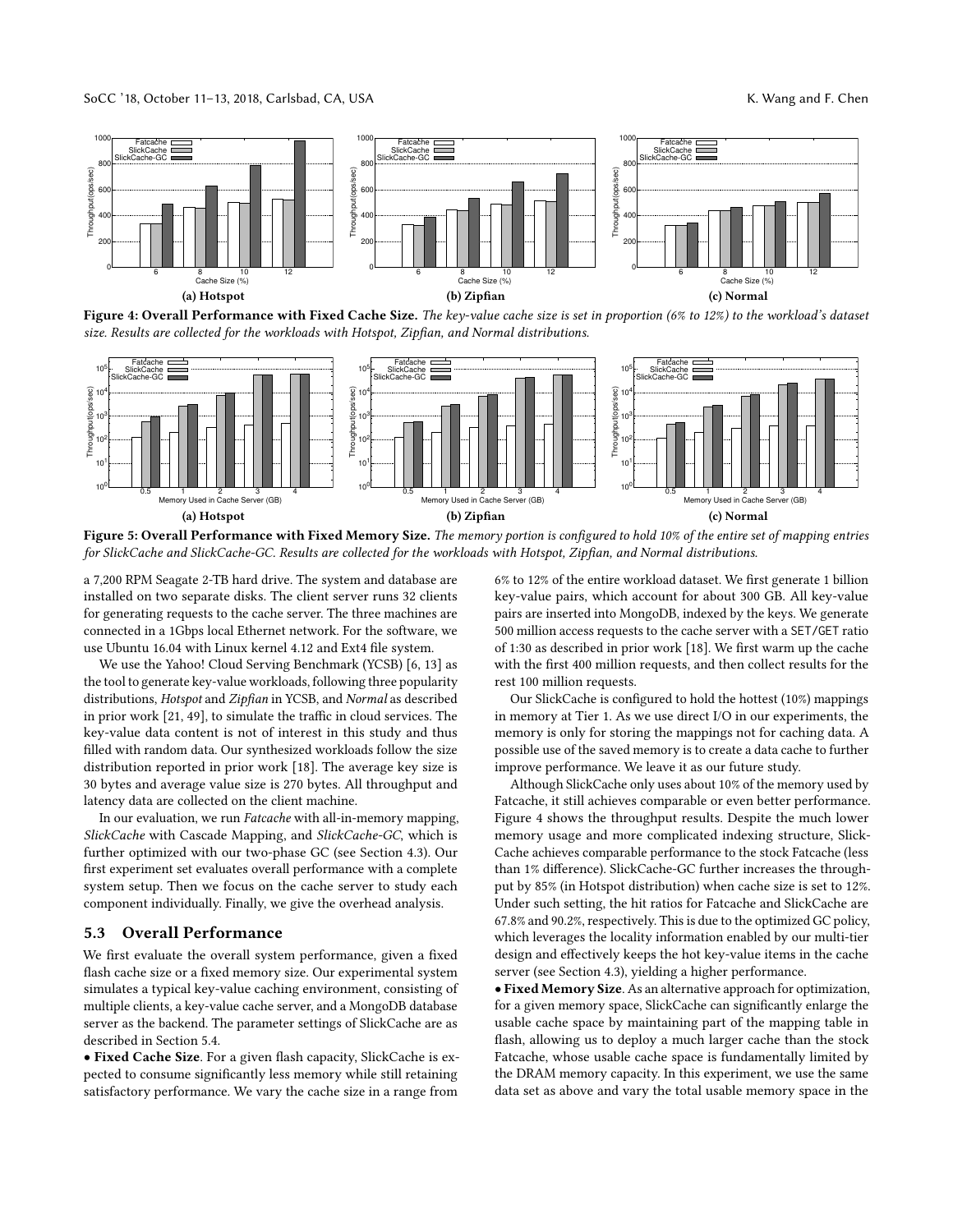<span id="page-8-1"></span>

<span id="page-8-2"></span>Figure 9: Parallelism vs. Size (Latency).

Figure 10: Efficiency vs. Number of Blocks. Figure 11: Length of Active Hash Table List.

system from 512 MB to 4 GB. The Tier-1 is configured to cover 10% of the entire mapping entries. Figure [5](#page-7-1) shows that both SlickCache and SlickCache-GC significantly increase the throughput by up to 125 times, which is due to the significant hit ratio increase (by up to 8.2 times) enabled by the much larger cache space.

#### <span id="page-8-0"></span>5.4 Cache Server Performance

In this section, we focus on the cache server and study each design component individually, as well as important parameter settings. All requests are directly sent to the cache server without involving the backend database to fully load the cache system for testing.

• Tier-1: In-memory Indexing. The design of Cascade Mapping leverages the access skewness of key-value workloads. Thus the size of its in-memory portion (Tier 1) has a strong effect on the cache performance. We test a variety of in-memory mapping table sizes (4% to 20% of the "all-in-memory" mapping table size as in Fatcache). In this test, we synthesize a working set of 100 million key-value pairs with a SET/GET ratio of 1:30, following the three popularity distributions.

Figure [6](#page-8-1) shows the cache hit ratio with the increase of the portion of mapping entries in memory. The results show diminishing gains. By increasing the in-memory portion from 4% to 10%, the cache hit ratio significantly increases by 46.1, 42, and 13.5 percentage points (p.p.) for Hotspot, Zipfian, and Normal distributions, respectively. Further increasing the Tier-1 portion from 10% to 20% only receives a small (3.4-10.5 p.p.) hit ratio increase but doubles the memory cost. This trend is less noticeable with Normal distribution due to the weaker temporal locality. As our goal is to balance between the overall performance and memory consumption, caching 10% of the workload's mappings in memory works well in general.

The Tier-1 cache replacement algorithm identifies the cold mappings for demotion. Figure [7](#page-8-1) compares the performance of three algorithms, FIFO, LRU, and CLOCK, for the Zipfian distribution workload. As an approximation of the LRU algorithm, CLOCK achieves nearly identical performance but is more memory efficient (only 1 bit per mapping entry). FIFO performs the worst, as expected, which also explains the suboptimal performance of the

FIFO based slab management in the stock Fatcache. Our enhanced GC addresses this issue effectively as shown in Section [5.3.](#page-7-2)

• Tier-2: Direct In-flash Indexing. The second tier manages an array of direct mapping blocks, which are stored on flash in the FIFO order. To speed up the lookup, Tier 2 uses parallel I/Os to aggressively load a batch of mapping blocks for a one-to-one comparison in memory. A proper setting of parallelism degree and block size is important for both throughput and latency.

We first test a variety of block sizes (4 KB to 128 KB) and parallelism degrees (1 to 16 jobs) to study their effect on performance. As this micro-benchmark is for testing the Tier-2 structure, we only use the demotion buffer of the first tier to accumulate mapping entries into an in-flash block and we directly insert the key-value if not found in Tier-2, which in effect bypasses the two other tiers. This test uses a SET/GET ratio of 1:30 with Zipfian distribution.

Figure [8](#page-8-1) and Figure [9](#page-8-2) show the throughput and the latency with different parameter combinations. We can see that with 8 parallel I/Os, the overall throughput reaches nearly the peak (about 7,100 ops/sec), and further increasing parallelism degree only brings limited throughput benefit but quickly increases the latency, since the device is saturated. Block size affects the latency significantly. With 8 parallel I/Os, the average latency is 0.29 ms for 16-KB blocks, only about half of using 32-KB blocks. It is because as the device bandwidth reaches the peak, increasing the block size would proportionally take more time to transfer the data and to complete the one-to-one comparison in memory, resulting in a longer response time. Thus, using 8 parallel I/Os with 16-KB blocks on our platform (4 Cores, 8 Channels) generally reaches a balance between fully using the bandwidth and retaining a low latency.

The Tier-2 size (i.e., the total number of direct mapping blocks) is important. Maintaining a large array of blocks allows more mapping entries to be scanned in a high-bandwidth manner, rather than walking a long linked list as in Tier 3, but more batches of I/Os could be involved without contributing much to hit ratio. Figure [10](#page-8-2) shows the I/O efficiency (i.e., the number of hits per batch). We enable Tier 1 and use 8 parallel I/Os with 16-KB blocks in this test.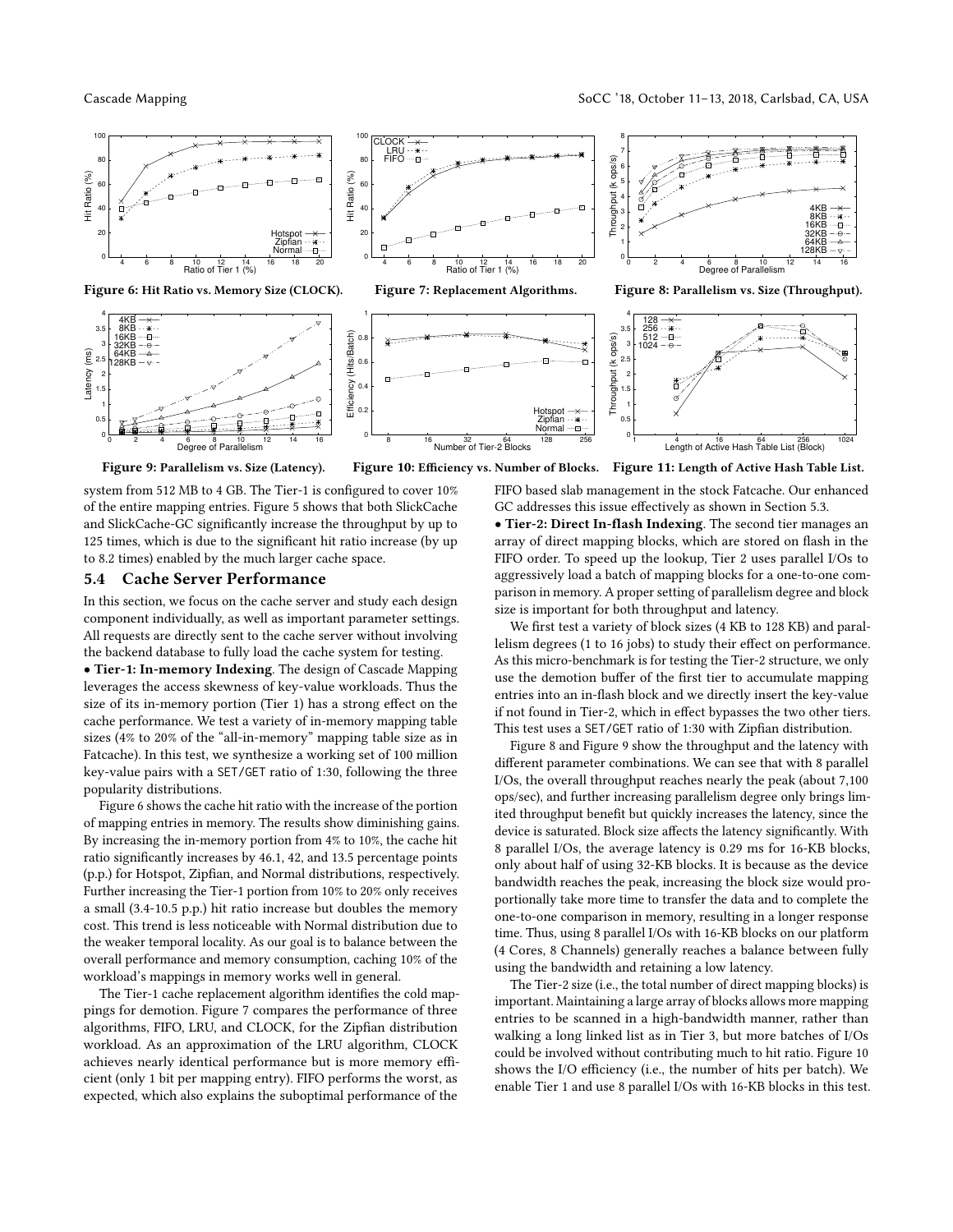We can see that increasing from 8 blocks (one batch) to 64 blocks (8 batches), the efficiency stays stable, about 0.8 hits/batch, meaning that one batch of parallel I/Os can find 0.8 mapping. Compared to Tier 3, which needs 8 to 9 flash I/Os for a mapping query, this efficiency is satisfactory. When it exceeds 64 blocks, the efficiency decreases. Thus we set an array of 64 mapping blocks in Tier 2.

• Tier-3: Dual-mode Mapping. The dual-mode mapping in Tier 3 is a hybrid indexing structure with a narrow active table and a wide inactive table. The shape of the two hash tables are determined by the list length of the active hash table and the inactive/active ratio, both affecting the lookup performance.

We vary the number of mapping blocks in the linked list of active hash table bucket from 4 blocks to 1,024 blocks, and the inactive/active ratio from 128 to 1,024. Since we are only interested in Tier-3 mappings, we set the Tier-1 table size to 16 KB and the Tier-2 mapping block to 1, so both tiers simply pass the mapping data to Tier 3. To illustrate the effect of compaction, we configure a mixed read-write workload (SET/GET ratio of 1:1) and generate 100 million requests with Zipfian distribution. We use a 128-KB block size for I/O efficiency, as described in Section [4.1.3.](#page-3-2)

Figure [11](#page-8-2) shows that increasing the length of active hash table list from 4 blocks to 64 blocks effectively improves the throughput by 2.9 times (for ratio 1,024). With a short list, the compaction happens frequently and interferes incoming requests, but less indirect mapping blocks need to be scanned, meaning less I/Os. A long list, on the contrary, involves more I/Os but triggers compaction less often. This effect is evident in the curves. Setting the active list length to 64 blocks reaches the peak performance. We find this setting also works well in read-intensive workloads (SET/GET ratio of 1:30). We choose an inactive/active ratio of 1,024, which creates a wider hash table compared to using a lower ratio (512) and demands a reasonable amount of temporary buffer (at most 128 MB).

• Garbage Collection (GC). The GC process reclaims slabs by adaptively switching between two eviction policies, the spaceoriented eviction and the hit ratio-oriented eviction. The former is fast but disregards the locality; the latter is slower but retains hot items in cache. The setting of low and high watermarks determines which policy is used when the system runs low on free slabs.

<span id="page-9-1"></span>

| GC Watermarks: Low-High (%)    |      |     |                          |      |           |  |  |  |
|--------------------------------|------|-----|--------------------------|------|-----------|--|--|--|
|                                |      |     | $1-4$ $2-5$ $3-8$ $5-10$ |      | $10 - 15$ |  |  |  |
| Hit Ratio $(\%)$               | 89.0 |     | 89.4 87.1                | 82.5 | 76.6      |  |  |  |
| Throughput $(k \text{ ops/s})$ | 137  | 141 | 139                      | 133  | 127       |  |  |  |
| Latency $(\mu s)$              | 592  | 543 | 538                      | 526  | 517       |  |  |  |
| $\sim$ $\sim$<br>_____         |      |     |                          |      |           |  |  |  |

#### Table 1: Garbage Collection Watermark Settings.

To study the effect of the watermarks, we configure a writeintensive workload (SET/GET ratio of 1:1) with Zipfian distribution. We vary the watermark settings as shown in Table [1.](#page-9-1) As we raise the watermarks, the system tends to quickly clean slabs, including hot key-values. Although it reduces the latency, the hit ratio decreases substantially (from 89% to 76.6%), affecting throughput. If the backend database is involved, a significant performance loss would happen due to the high miss penalty. Thus we choose to set the low and high watermarks as 2% and 5%, respectively.

• Put All Together. Finally, we run a set of experiments to test the cache server with the above-said parameter settings. Figure [12](#page-10-1) and Figure [13](#page-10-2) show the throughput and latency results, respectively.

We can see that the performance of SlickCache is comparable to Fatcache in most tests, even though it uses only 10% of the memory. The worst case scenario comes in Normal distribution with 100% GET operations, in which SlickCache and SlickCache-GC are about 23% slower than Fatcache due to the weaker locality. In Hotspot and Zipfian workloads, SlickCache-GC shows a similar throughput to Fatcache, if not better. Noticeably, with a write-intensive workload (SET/GET ratio of 75:25), SlickCache-GC outperforms Fatcache by 8.4% in terms of throughput for Zipfian distribution. For writeintensive workloads, GC runs frequently. SlickCache-GC excels due to the more effective GC policy and the higher hit ratio. In comparison, SlickCache performs slightly worse (6.6%) than Fatcache due to the extra flash I/Os. In the worst case, SlickCache and SlickCache-GC take about 237 µs and 241 µs longer than Fatcache to process a query, as shown in Figure [13c.](#page-10-2) When the database is involved, such a small loss is almost negligible, not to mention the significant hit ratio benefit (see Section [5.3\)](#page-7-2).

<span id="page-9-2"></span>

|         | Tier 1 | Tier 2           | Tier 3         |
|---------|--------|------------------|----------------|
| Hotspot | 95.2%  | $4.3\%$ $(2.41)$ | $0.5\%$ (8.22) |
| Zipfian | 85.8%  | 11.9% (3.57)     | $2.3\%$ (8.86) |
| Normal  | 71.7%  | 22.1% (6.80)     | $6.2\%$ (9.72) |

Table 2: Hit Ratio and I/Os for Mapping Lookups. The average number of I/Os per mapping lookup is shown in parentheses.

Table [2](#page-9-2) shows the percentage of mapping lookups served by each tier. The results confirm that the majority of requests can be satisfied in the fast Tier 1 and Tier 2. Only a small portion (0.5% to 6.2%) of the mapping lookups reaches the slower Tier 3, each incurring 8.22 to 9.72 flash I/Os on average.

#### <span id="page-9-0"></span>5.5 Comparison with Other Solutions

We also compare SlickCache with two alternative solutions, using an expensive but fast NVM-based SSD and using a simple swappingbased solution. Similar to the previous test, the backend database is not involved in this set of experiments.

• SlickCache on NVM SSDs. Besides NAND flash SSDs, the recently available Intel Optane SSD [\[5\]](#page-12-38) can also be used as a highspeed storage media to maintain the mapping entries. The Optane SSD is built on 3D XPoint Non-volatile Memory (NVM). It is a block device but provides high bandwidth (2.5 GB/sec) and low latency (10 µs). Such a high speed makes it a potential storage media for holding the mapping structures.

In this set of experiments, we move the Tier-2 and Tier-3 mappings to a 280-GB Intel Optane 900P SSD. The key-value data are still stored in the flash SSD for a fair comparison. Optane-GC in Figure [12](#page-10-1) and Figure [13](#page-10-2) represents SlickCache-GC with all the mappings stored on the Optane SSD. Interestingly, despite the 6 times higher throughput and 5 times lower latency compared to the flash SSD, the performance improvement by running SlickCache-GC on the Optane SSD is rather limited (3.4% to 16.6%). This is because Cascade Mapping successfully retains the hot mapping entries in memory, which absorbs the most queries. Only a small portion of the mapping queries needs to access the SSD.

• Flash as a Swap Device. As discussed in Section [3.2,](#page-2-2) a straightforward solution for addressing the memory challenge is to use a flash SSD as the swap device. In this set of experiments, we run the stock Fatcache with mixed read and write operations (SET/GET ratio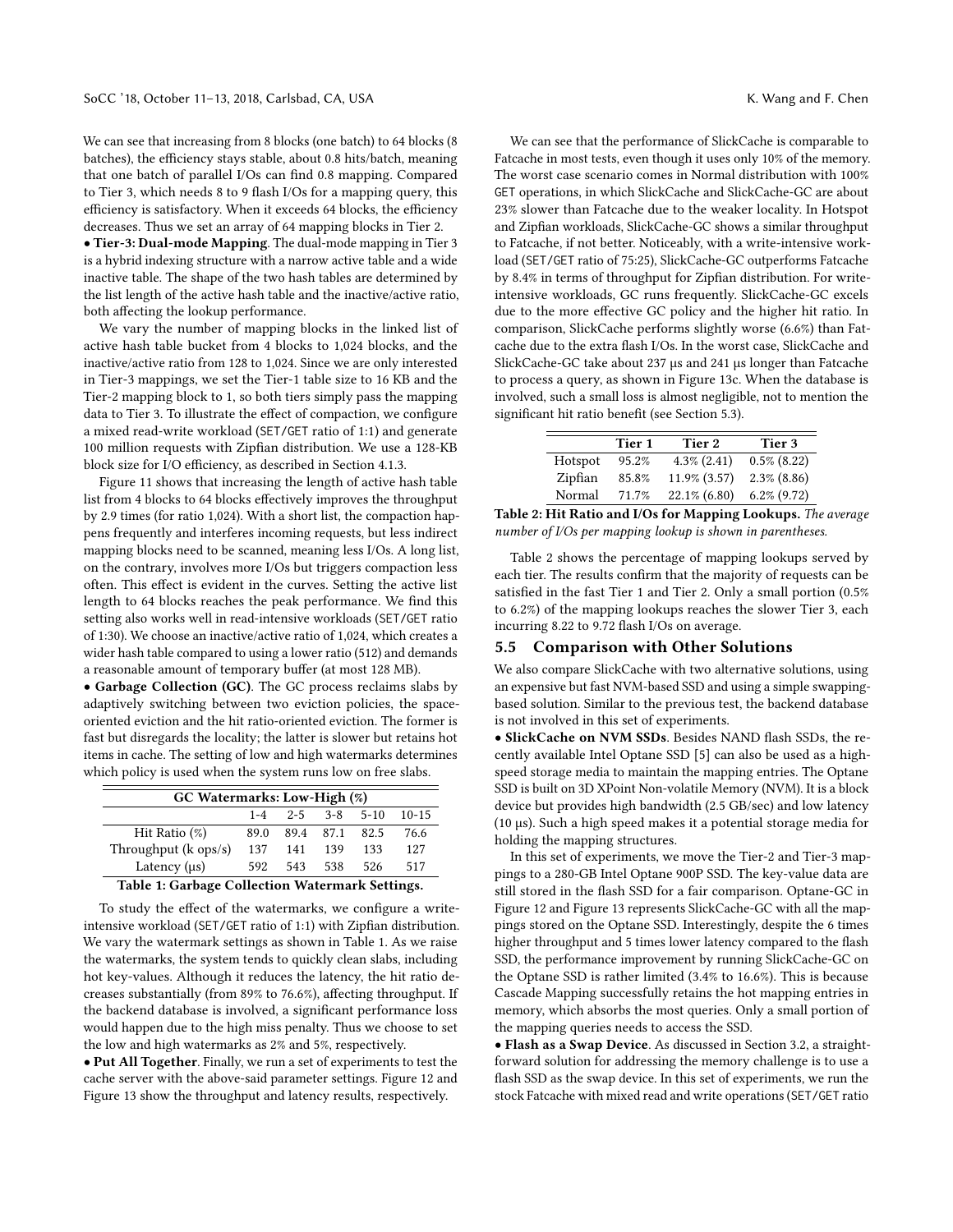

<span id="page-10-1"></span>

Figure 12: Performance of Cache Server (Throughput). Fatcache stores the mapping entries all in memory. SlickCache and SlickCache-GC store the off-memory mapping entries in the flash SSD. Optane-GC stores the off-memory mapping entries in the Optane SSD.

<span id="page-10-2"></span>

Figure 13: Performance of Cache Server (Latency). Fatcache stores the mapping entries all in memory. SlickCache and SlickCache-GC store the off-memory mapping entries in the flash SSD. Optane-GC stores the off-memory mapping entries in the Optane SSD.

<span id="page-10-3"></span>

#### Figure 14: SlickCache vs. Swapping.



Figure 16: Checkpointing Frequency.

of 1:1). We configure to use the same amount of DRAM memory as SlickCache, and use the flash and the Optane SSDs as the swap devices. Fatcache and SlickCache-GC data in Figure [12](#page-10-1) are also shown for reference. As shown in Figure [14,](#page-10-3) we can find that using flash as a swap device results in a poor performance (17.5-18.7 kops/sec), compared to Fatcache (129-148 kops/sec). Swapping on Optane is much faster (53.7-59.8 kops/sec) thanks to the advanced NVM technology, but the overall throughput is still 58.3-59.6% worse than the all-in-memory Fatcache and 52.5-60.9% worse than SlickCache-GC. It shows that simply using the swapping mechanism cannot satisfy the performance requirement. A well-designed structure, such as Cascade Mapping, is needed to exploit the SSD performance.

#### <span id="page-10-0"></span>5.6 Crash Recovery

In SlickCache, the dirty mapping entries in memory are periodically saved in flash as a checkpoint. Upon crash recovery, the in-memory mapping structure is reconstructed by loading the latest checkpoint and then applying changes made after that. Thus, the frequency of checkpointing plays an important role and affects performance.

We simulate a sudden crash on the cache server by killing the cache manager process, and restart it immediately after the crash. We keep a working set of 300 GB in MongoDB, the cache server is configured to hold 10% of key-value data for the Hotspot workload, as in Section [5.3.](#page-7-2) Upon crash, SlickCache reacts with its recovery policy (see Section [4.4\)](#page-6-1), while Fatcache loses the entire cache and needs to reload all the data from the backend database.

Figure [15](#page-10-3) shows the throughput over time with the Hotspot workload. The crash happens 4 minutes after the cache is warmed up. We can see that SlickCache is still capable of serving requests at a relatively high throughput after the crash. A 14.2% performance drop was observed due to the loss of clean mappings, but it recovers to a stable level quickly. In contrast, Fatcache suffers an 82.4% throughput decrease, since the entire cache is lost and needs to be warmed up from scratch again, taking hours to bring the throughput back to the normal level.

Figure [16](#page-10-3) shows the effect of the frequency of checkpointing. We can see that as the checkpointing interval increases from every 1 slab to every 256 slabs, its impact to the normal latencies is reduced to almost negligible, and the crash recovery time increases to nearly 1 second, since more slabs need to be scanned. Considering that system crash rarely happens and the normal performance is more important, we choose to checkpoint every 256 slabs.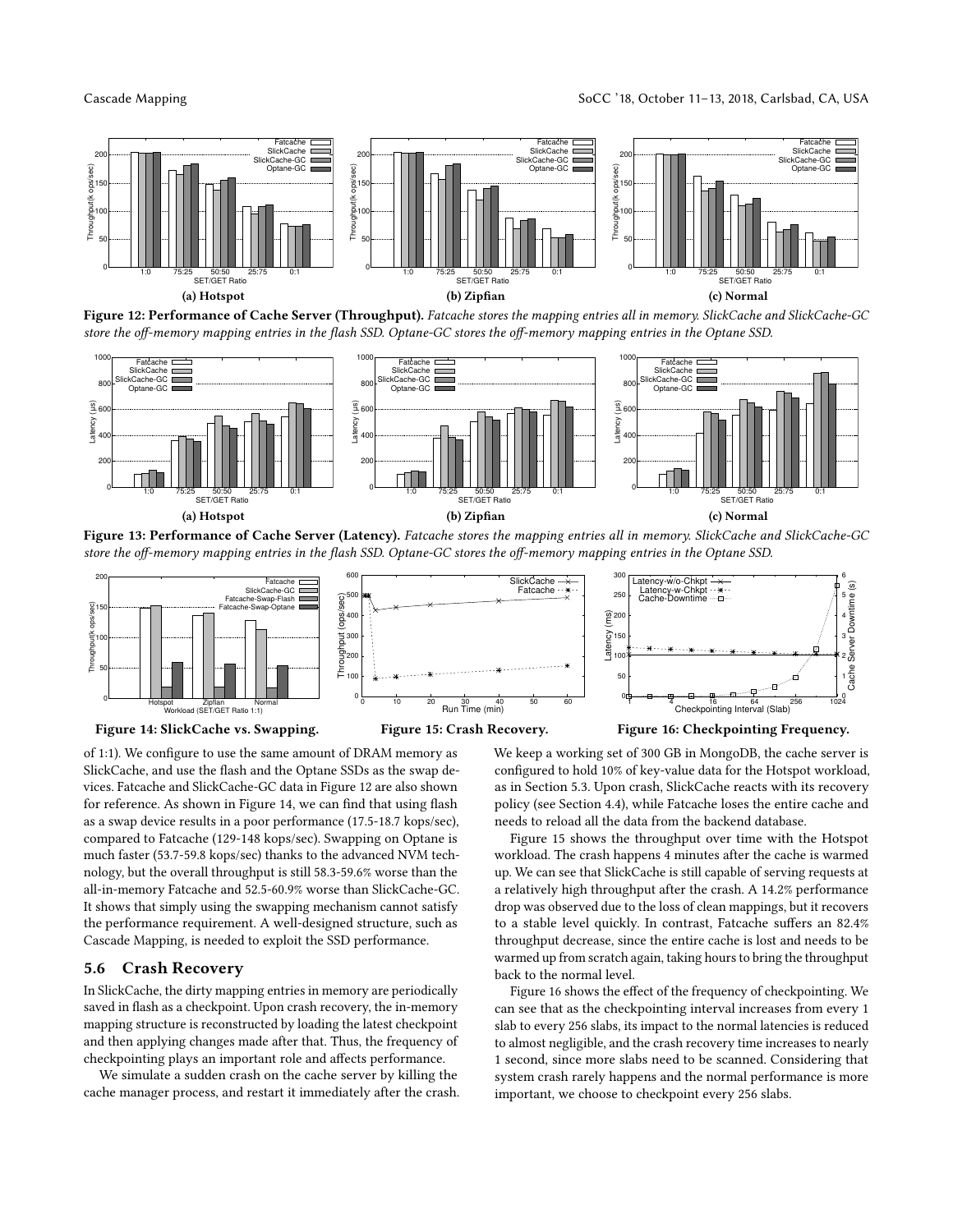## 5.7 System Resource Usage

Cascade Mapping is a deeply optimized key-value caching mapping scheme with a small memory demand. In this section, we analyze the system resource usage in our current prototype.

• Flash Usage. Several structures are needed in flash. (1) Checkpoint for Tier 1 takes at most 176 MB for a checkpointing interval of 256 slabs. (2) On Tier 2, for each partition, 64 mapping blocks with the size of 16 KB each are kept on flash. (3) On Tier 3, each mapping uses a compact 16-byte entry (8 bytes for hash prefix, 4 bytes for Slab\_ID, and 4 bytes for Offset) in flash. Assuming the average object size is 300 bytes, it adds about 6% overhead on flash storage. The entry size can be doubled to 32 bytes to support a larger capacity at the cost of about 12% overhead. As the price and power consumption of flash is much cheaper than DRAM, such an extra flash space overhead is rather small.

• Memory Usage. To manage the data in flash, and to keep track of the hot mapping entries in memory, memory overhead in Slick-Cache is as follows: 1 bit for dirty/clean denotation; 1 bit for reference bit; a 2-byte clock hand pointer for each in-memory hash table list; a 2-byte pointer for each Tier-2 mapping block; a 128-KB dedicated buffer for each Tier-3 active hash table list, and 1,024 dynamically allocated 128-KB buffers for Tier-3 compaction.

| <b>Scheme</b>             | <b>SET</b> |             | GET SET/GET $(1:1)$ |
|---------------------------|------------|-------------|---------------------|
| Fatcache                  |            | 45.5% 21.9% | 38.7%               |
| SlickCache                |            | 50.5% 22.7% | 40.8%               |
| SlickCache-GC 52.5% 23.1% |            |             | 42.5%               |



• CPU Usage. Our prototype adds a shared pool of 64 threads for parallel I/Os in Tier 2 and a compaction thread in Tier 3, which incur extra computational overhead. Table [3](#page-11-1) shows a sample of the average CPU usage in the cache server experiments (Section [5.4\)](#page-8-0). We can find that the CPU usage increase in SlickCache is trivial. The worst case is observed with 100% SET, in which SlickCache-GC uses an extra of 7% CPU resource over Fatcache.

## <span id="page-11-0"></span>6 RELATED WORK

<span id="page-11-1"></span> $\overline{a}$ 

Memory efficiency has been studied in the context of flash storage and key-value systems in prior work. This section discusses earlier studies that are most related to this paper.

Flash device firmware manages a logical-to-physical mapping table as part of the FTL. As the flash capacity increases, the limited on-board RAM space becomes a technical challenge at the device level. For example, DFTL [\[34\]](#page-12-39) selectively stores popular mappings in RAM to support page-level mapping. GeckoFTL [\[28\]](#page-12-40) introduces a structure, called Logarithmic Gecko, to reduce the integrated RAM requirement and to speed up recovery. Nameless Writes [\[50\]](#page-12-41) removes the need for the large and costly indirection table by exposing a new interface to the host system. SlickCache aims to improve memory efficiency for flash-based key-value caches at the application level, being orthogonal to these prior research.

Flash memory has been recently used in key-value caches. Besides Facebook's McDipper [\[8\]](#page-12-8) and Twitter's Fatcache [\[3\]](#page-12-9), which store key-value data completely in flash, Blott et al. has proposed an FPGA based hybrid solution to store key-value data in both DRAM and flash SSD according to the value size [\[19\]](#page-12-42). In contrast, SlickCache focuses on managing the mapping information.

Memory efficiency has been considered in prior research on key-value systems. For example, MemC3 [\[32\]](#page-12-27) improves the memory efficiency and throughput for Memcached with CLOCK and Concurrent Cuckoo hashing techniques. NVMKV [\[42\]](#page-12-43) leverages native FTL capabilities for processing key-value requests and reducing RAM overhead. DIDACache [\[48\]](#page-12-24) removes the intermediate mapping layer by directly controlling the flash hardware on Open-Channel SSDs. SlickCache optimizes flash-based key-value caches and uses off-the-shelf SSDs, requiring no special hardware.

Several prior works particularly minimize the memory usage in key-value systems. For example, FAWN [\[16\]](#page-12-44) reduces memory usage by using only a fragment of each hash key at the cost of extra flash reads for verification. BufferHash [\[15\]](#page-12-45) holds a hash table in memory as a buffer and flushes it to flash if being filled up, but a lookup possibly needs to load and search in multiple in-flash hash tables. BloomStore [\[40\]](#page-12-46) maintains a chain of Bloom filters to keep the indexing structure all in flash, demanding a sequence of flash I/Os to locate a key-value pair. SkimpyStash [\[29\]](#page-12-47) aggressively reduces the memory footprint size by keeping a small in-memory hash table, of which each slot points to a chain of key-value records in flash with a Bloom filter. Thus a query also involves a chain of flash reads. SILT [\[39\]](#page-12-48) optimizes the memory usage by simultaneously maintaining three types of stores with different memory costs, which demands a substantial flash space and involves frequent conversion and merge operations. In contrast, SlickCache does not require to compact any value data. Compared to these earlier work, SlickCache, as a cache solution, is more lightweight and uses a hierarchical mapping structure to optimize the memory usage while still retaining a low overhead.

Flash has also been used in open-source key-value databases. For example, RocksDB [\[11\]](#page-12-49) is a widely used key-value database based on LevelDB [\[7\]](#page-12-50) and is optimized for flash SSDs. Facebook recently presents another system, called MyNVM [\[30\]](#page-12-51), which integrates NVM to reduce the DRAM footprint of MyRocks, an MySQL database built on top of RocksDB. Unlike key-value databases, which need to persistently store data, our design is optimized for key-value caching, which has different requirements and unique properties, e.g., if needed, even valid data can be safely dropped.

## 7 CONCLUSION

Flash-based key-value cache is essential in today's web applications and Internet services. However, the all-in-memory approach adopted in the current systems is unscalable due to the limited DRAM memory capacity. In this paper, we present a hierarchical mapping structure, called Cascade Mapping, to efficiently manage the mapping information in a combination of DRAM and flash SSD. We have implemented a prototype based on Twitter's Fatcache, called SlickCache. Our experimental results show that SlickCache can substantially reduce the memory needs while still achieving satisfactory performance.

## ACKNOWLEDGMENTS

We thank the anonymous reviewers for their constructive feedback and insightful comments, which have substantially improved this paper. This work was supported in part by the U.S. National Science Foundation under Grants CCF-1453705 and CCF-1629291.